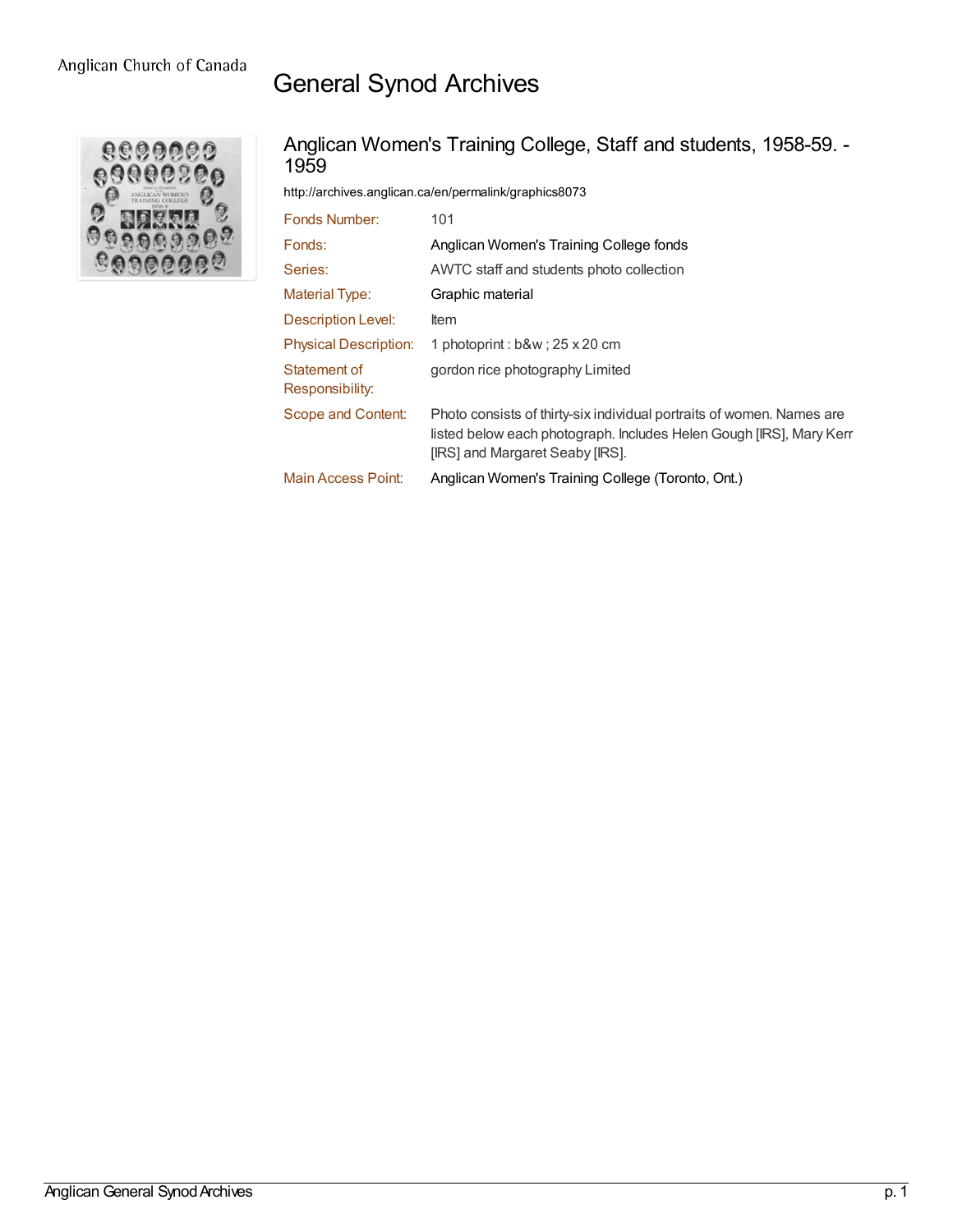Personal Name: [Davis,](http://archives.anglican.ca/en/list?q=&p=1&ps=&sort=title_sort+asc&name_facet=Davis%2c+Helen+B.) Helen B. [Robertson,](http://archives.anglican.ca/en/list?q=&p=1&ps=&sort=title_sort+asc&name_facet=Robertson%2c+Elizabeth) Elizabeth Scott, Emily Ruth, [1904-1989](http://archives.anglican.ca/en/list?q=&p=1&ps=&sort=title_sort+asc&name_facet=Scott%2c+Emily+Ruth%2c+1904-1989) Langille, D. [Elisabeth](http://archives.anglican.ca/en/list?q=&p=1&ps=&sort=title_sort+asc&name_facet=Langille%2c+D.+Elisabeth) [Drummond,](http://archives.anglican.ca/en/list?q=&p=1&ps=&sort=title_sort+asc&name_facet=Drummond%2c+Julia+M.+A.) Julia M. A. [Ballantyne,](http://archives.anglican.ca/en/list?q=&p=1&ps=&sort=title_sort+asc&name_facet=Ballantyne%2c+Eleanor%2c+M.) Eleanor, M. [Thumwood,](http://archives.anglican.ca/en/list?q=&p=1&ps=&sort=title_sort+asc&name_facet=Thumwood%2c+Janet+E.) Janet E. [Newman,](http://archives.anglican.ca/en/list?q=&p=1&ps=&sort=title_sort+asc&name_facet=Newman%2c+Elinor%2c+A.) Elinor, A. [Hayes,](http://archives.anglican.ca/en/list?q=&p=1&ps=&sort=title_sort+asc&name_facet=Hayes%2c+Louis%2c+E.) Louis, E. [Collinson,](http://archives.anglican.ca/en/list?q=&p=1&ps=&sort=title_sort+asc&name_facet=Collinson%2c+F.+Margaret) F. Margaret [McCallum,](http://archives.anglican.ca/en/list?q=&p=1&ps=&sort=title_sort+asc&name_facet=McCallum%2c+Jane+G.) Jane G. Fortey, [Marion](http://archives.anglican.ca/en/list?q=&p=1&ps=&sort=title_sort+asc&name_facet=Fortey%2c+Marion+J.) J. [Ruddock,](http://archives.anglican.ca/en/list?q=&p=1&ps=&sort=title_sort+asc&name_facet=Ruddock%2c+Joy) Joy [Edwards,](http://archives.anglican.ca/en/list?q=&p=1&ps=&sort=title_sort+asc&name_facet=Edwards%2c+Joyce) Joyce Shanley, [Beverley](http://archives.anglican.ca/en/list?q=&p=1&ps=&sort=title_sort+asc&name_facet=Shanley%2c+Beverley+J.) J. Groves, [Jo-Anne](http://archives.anglican.ca/en/list?q=&p=1&ps=&sort=title_sort+asc&name_facet=Groves%2c+Jo-Anne) Kerr, [Mary](http://archives.anglican.ca/en/list?q=&p=1&ps=&sort=title_sort+asc&name_facet=Kerr%2c+Mary+E.) E. [Bruton,](http://archives.anglican.ca/en/list?q=&p=1&ps=&sort=title_sort+asc&name_facet=Bruton%2c+Shirley+M.) Shirley M. Lods, [Margot](http://archives.anglican.ca/en/list?q=&p=1&ps=&sort=title_sort+asc&name_facet=Lods%2c+Margot) [Payne,](http://archives.anglican.ca/en/list?q=&p=1&ps=&sort=title_sort+asc&name_facet=Payne%2c+Joyce+M.) Joyce M. [Prior,](http://archives.anglican.ca/en/list?q=&p=1&ps=&sort=title_sort+asc&name_facet=Prior%2c+Julie+R.) Julie R. Pound, L. [Kathleen](http://archives.anglican.ca/en/list?q=&p=1&ps=&sort=title_sort+asc&name_facet=Pound%2c+L.+Kathleen) Gibson, [Beth-Anne](http://archives.anglican.ca/en/list?q=&p=1&ps=&sort=title_sort+asc&name_facet=Gibson%2c+Beth-Anne+L.) L. Gough, Helen Honora, [1930-2007](http://archives.anglican.ca/en/list?q=&p=1&ps=&sort=title_sort+asc&name_facet=Gough%2c+Helen+Honora%2c+1930-2007) [Scott,](http://archives.anglican.ca/en/list?q=&p=1&ps=&sort=title_sort+asc&name_facet=Scott%2c+Ruth+E.) Ruth E. [Atkinson,](http://archives.anglican.ca/en/list?q=&p=1&ps=&sort=title_sort+asc&name_facet=Atkinson%2c+Arlie) Arlie [Robin,](http://archives.anglican.ca/en/list?q=&p=1&ps=&sort=title_sort+asc&name_facet=Robin%2c+Lois+M.) Lois M. Ironside, [Kathleen](http://archives.anglican.ca/en/list?q=&p=1&ps=&sort=title_sort+asc&name_facet=Ironside%2c+Kathleen+J.) J. [Stephenson,](http://archives.anglican.ca/en/list?q=&p=1&ps=&sort=title_sort+asc&name_facet=Stephenson%2c+E.+Lois) E. Lois [Vernon,](http://archives.anglican.ca/en/list?q=&p=1&ps=&sort=title_sort+asc&name_facet=Vernon%2c+Joy+H.) Joy H. Draper, [Rosemary,](http://archives.anglican.ca/en/list?q=&p=1&ps=&sort=title_sort+asc&name_facet=Draper%2c+Rosemary%2c+E.) E. Seaby, [Margaret](http://archives.anglican.ca/en/list?q=&p=1&ps=&sort=title_sort+asc&name_facet=Seaby%2c+Margaret) [Nicholson,](http://archives.anglican.ca/en/list?q=&p=1&ps=&sort=title_sort+asc&name_facet=Nicholson%2c+K.+Valerie) K. Valerie [McNab,](http://archives.anglican.ca/en/list?q=&p=1&ps=&sort=title_sort+asc&name_facet=McNab%2c+June+E.) June E. [Hives,](http://archives.anglican.ca/en/list?q=&p=1&ps=&sort=title_sort+asc&name_facet=Hives%2c+Enid+M.) Enid M. [Ratcliffe,](http://archives.anglican.ca/en/list?q=&p=1&ps=&sort=title_sort+asc&name_facet=Ratcliffe%2c+Phyllis) Phyllis Burns, [Margaret](http://archives.anglican.ca/en/list?q=&p=1&ps=&sort=title_sort+asc&name_facet=Burns%2c+Margaret+M.) M. Rau, [Irene](http://archives.anglican.ca/en/list?q=&p=1&ps=&sort=title_sort+asc&name_facet=Rau%2c+Irene+M.) M. [Caldwell,](http://archives.anglican.ca/en/list?q=&p=1&ps=&sort=title_sort+asc&name_facet=Caldwell%2c+Olive+E.) Olive E. Brant, [Marlene](http://archives.anglican.ca/en/list?q=&p=1&ps=&sort=title_sort+asc&name_facet=Brant%2c+Marlene+J.) J. Major, [Maxine](http://archives.anglican.ca/en/list?q=&p=1&ps=&sort=title_sort+asc&name_facet=Major%2c+Maxine+C.) C. [Rodway,](http://archives.anglican.ca/en/list?q=&p=1&ps=&sort=title_sort+asc&name_facet=Rodway%2c+Ora+J.) Ora J. Accession Number: P7902 Item Number: 57